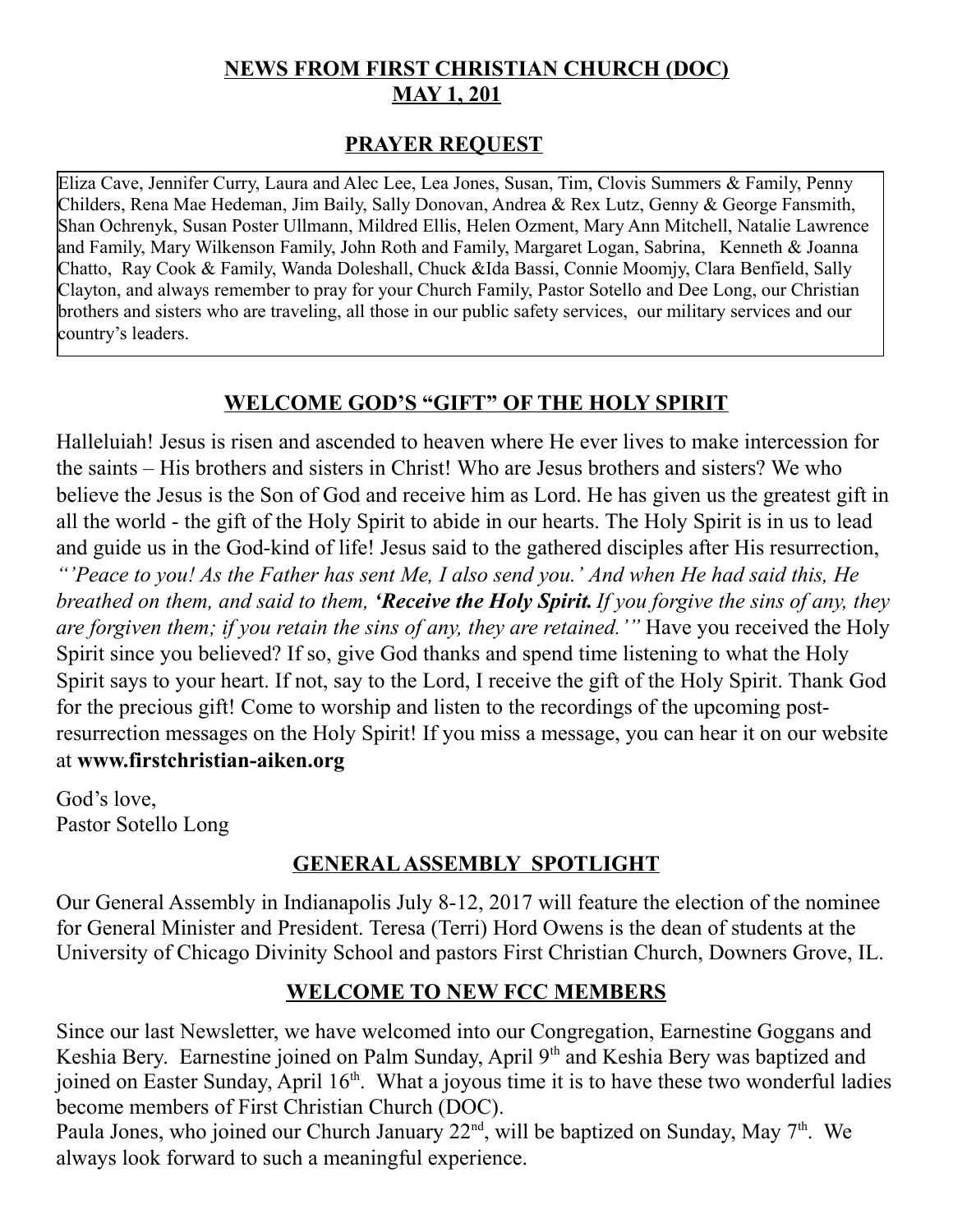# **DISCIPLES WOMEN FELLOWSHIP (DWF) TEA**

### **Thursday, May 4th at 1:30 PM in the Fellowship Hall**

The DWF will be hosting a Tea for <u>ALL</u> the women of the Church. Please plan to attend and bring your own favorite tea cup or coffee mug. If you have any questions, please contact Elsie Smith or Judee Mitchell.

## **"THANK YOU"**

Paul Wilson shared with the Wounded Warrior organization and our Church, proceeds from the sale of his jewelry. The jewelry he makes has been enjoyed and worn by many, around the country. We greatly appreciate Paul's work.

Buzzy Cheadle prepared and served a meal and presented the program for the District 3 Disciples Men Fellowship Meeting, held at our Church on Thursday April 20<sup>th</sup>. The menu and program elicited rave reviews.

Linda Honeycutt has been producing our weekly bulletins. For this we are very grateful and appreciative.

Don Pruett is very faithful in his weekly preparation of the Communion, preparing the Sanctuary for our Worship Service and the cleaning of the sidewalks. We appreciate your devotion to these tasks.

Earnestine Goggans made our Easter experience special with her contribution of a variety of muffins, cake and specially packaged Easter candy for our "Fellowship 15" experience.

# **GAME NIGHT AT FCC**

# **Wednesday, May 17<sup>th</sup>, 5:30 to 7:30 PM in the Fellowship Hall**

We are looking forward to gathering for this event. Snacks will be served and a variety of games will be played. If you have a game you would like to play, please bring it with you and be prepared to explain it to others. We are expecting to have fun and fellowship. If you have any questions, please contact Paula Jones.

# **"FELLOWSHIP 15"**

## **Sunday Mornings, 10:35 to 10:50 AM in the Fellowship Hall**

Come to Church on Sunday mornings a little early and join in fellowship with some refreshments. This is a good time to get to meet and catch up with someone you may not have been able to talk with in a while. On Carry-In Sundays, due to a lack of space, refreshments will not be available, but the fellowship can still occur.